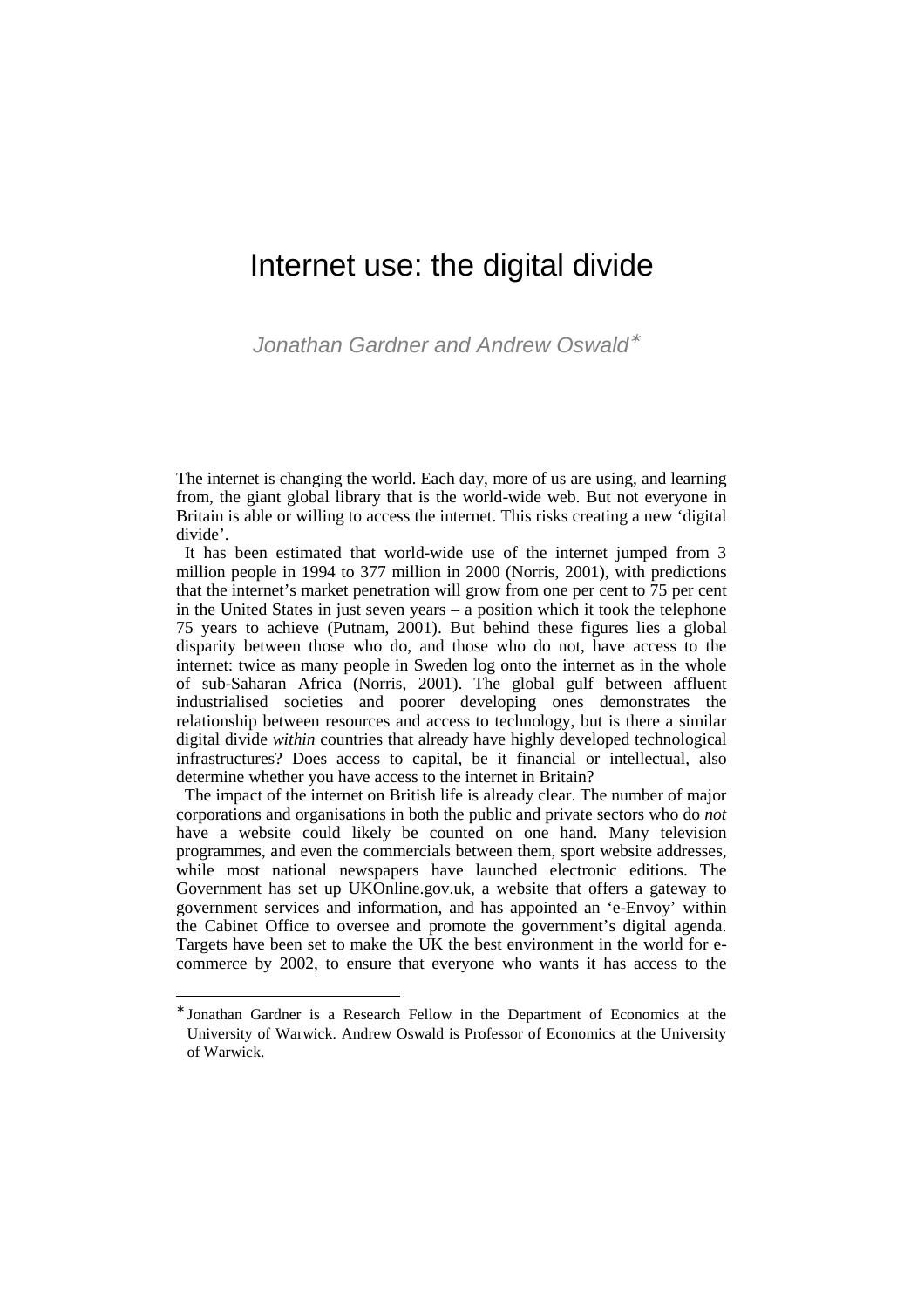internet by 2005, and, to make all Government services available electronically by 2005 (Office of the e-Envoy, 2001).

 This explosion in references to websites has lead to the common misconception that access to the internet is already near universal. *Coronation Street* – Britain's most popular soap opera – recently provided details of a website address rather than a dedicated telephone helpline when it ran a sensitive story line – and was roundly censured by the Independent Television Commission for doing so.

 Does it matter if there is a digital divide? Debate surrounds the potential of the internet to change the way in which humans interact with others, carry out their business transactions and engage and participate in public life. Whether access to the internet at home will ever become as widespread as, say, television or the telephone is open to debate. Some projections suggest that short-term gaps between users and non-users will in time diminish as it becomes a near universal and much needed commodity. A more pessimistic outlook would counter that the internet will simply mirror (and even exaggerate) existing inequalities in access to information and other resources. And therein lies its danger.

 This chapter will first build a profile of the typical British internet user in the year 2000 to address the question of whether it is, or is not, appropriate to talk of a 'digital divide' in internet access. We follow this with a more detailed look at internet use more generally. On the one hand, concerns have been voiced about the solitary and socially isolating nature of internet use. Internet 'chat rooms' where groups of individuals can contribute to debates, usually confined to singular topics, facilitate communication between people – but it is a particular kind of communication that often will not result in physical encounters. On the other hand, the internet's ability to bring people together can, it is argued, have the positive impact of strengthening pre-existing social networks. Robert Putnam's influential work on social capital, such as *Bowling Alone* (2001), which argues that the social and community-based interactions between people have positive benefits not only for the individual but also for society at large, seems to deliver an open verdict on the internet's ability to complement or diminish social capital. Our broad aim in the final part of this chapter will therefore be to ask whether the internet is, in the spirit of Putnam's work (Putnam, 1995, 2001, Putnam *et al.*, 1993), a friend or enemy of 'social capital'.

# **A digital divide?**

In the 2000 *British Social Attitudes* survey, we asked respondents whether they themselves "ever use the internet or world-wide web for any reason". For those in work, the question added the tag "other than your work". And for those who said yes, we asked how many hours a week on average they spend using the internet or world-wide web, again other than for their work. The questions were thus designed to measure *personal* internet use, although this could, of course,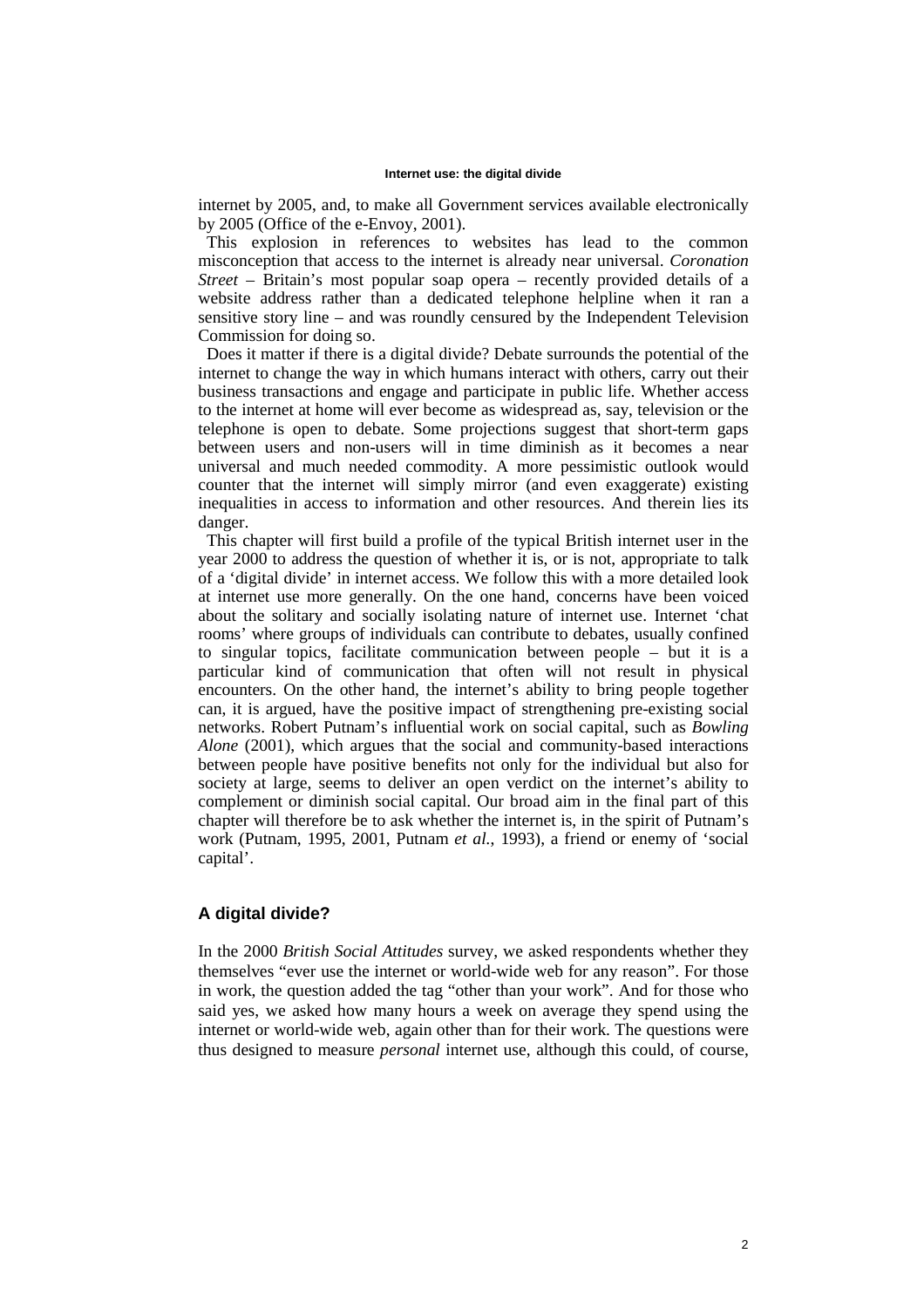take place at home, at work, in the library, at an internet café, or anywhere else where there are internet connections.

 One-third of British people (33 per cent) report that they use the internet other than for their work, spending an average of three hours per week on it.<sup>1</sup> But this, of course, means that two-thirds do not use it. We turn now to the sources of this digital divide.

# *Money talks?*

As the next table shows, money talks in the digital world. Few poor Britons log on – among those in households earning less than £12,000 per year, little more than one in ten people use the internet. The rich are different: almost two-thirds do so. However, the amount of time that those who have access spend on it does not vary significantly by income, being around 3 hours per week for all groups.

#### **Table 1 Internet use, by household income**

| <b>Household income</b> | % who use the internet | Base |
|-------------------------|------------------------|------|
| Less than £6,000        | 14                     | 373  |
| £6,000-11,999           | 9                      | 427  |
| £12,000-19,999          | 26                     | 373  |
| £20,000-31,999          | 43                     | 397  |
| £32,000 or more         | 61                     | 427  |

It seems straightforward why money should make a difference. Despite some people being able to use work computers for their own personal needs and the provision of computers in libraries, a home computer remains the most convenient way to gain access to the internet. And buying a computer would be a struggle for those on low incomes. (At the time of writing the computer and auxiliaries costs at least £500). A government initiative to provide households in poorer areas with reconditioned machines is still in its pilot phase. Yet money is not the only thing that matters. Education also has a marked effect – over and above what a person earns.

 One of the best single predictors of internet use is having a university degree, as seen in the next table. Almost three-quarters of university graduates log on. At the other extreme, less than one in ten of those with no formal qualifications (who after all make up just under one-third of the population) use the internet.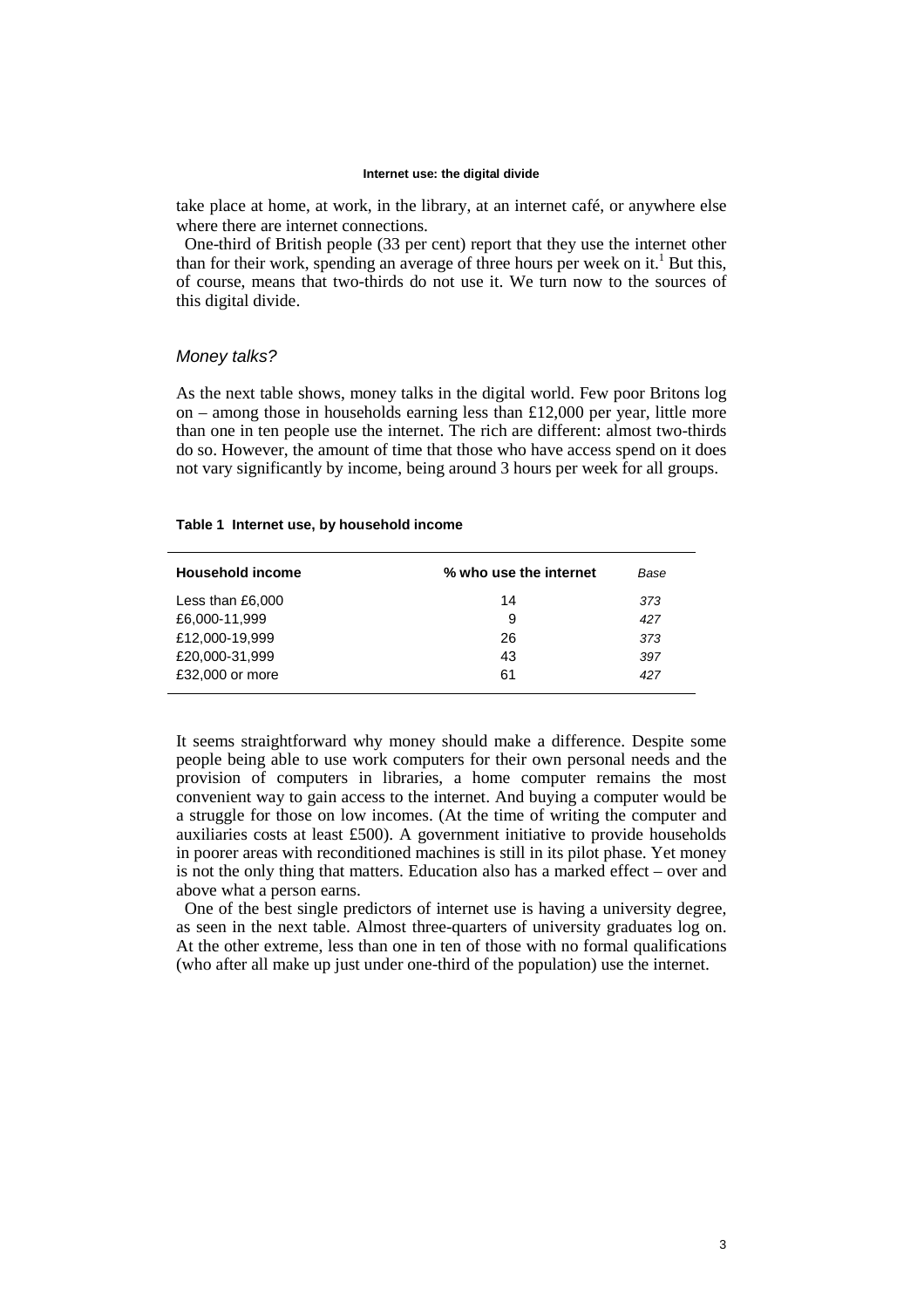| Highest educational qualification | % who use the internet | Base |
|-----------------------------------|------------------------|------|
| Degree                            | 72                     | 300  |
| Higher education                  | 46                     | 328  |
| A level                           | 49                     | 234  |
| O level                           | 30                     | 439  |
| CSE or equivalent                 | 21                     | 303  |
| No qualifications                 | 9                      | 740  |

|  |  |  |  |  | Table 2 Internet use, by highest educational qualification |
|--|--|--|--|--|------------------------------------------------------------|
|--|--|--|--|--|------------------------------------------------------------|

Of course, tables 1 and 2 might be simply telling the same story: those with higher income tend are also more likely to have higher qualifications. But the next table demonstrates that income and education, although interrelated, have separate effects. If you earn less than £15,000 per year, you are five times more likely to use the internet if you have a degree than if you have no qualifications. But you are more than twice as likely again to use it if you have a degree *and* earn over £15,000.

| % who use the internet  | <b>Highest educational qualification</b> |              |                   |  |
|-------------------------|------------------------------------------|--------------|-------------------|--|
| <b>Household income</b> | Degree/HE                                | Intermediate | No qualifications |  |
| £14,999 or under        | 29                                       | 18           | 6                 |  |
| Base                    | 104                                      | 366          | 475               |  |
| £15,000 or more         | 65                                       | 41           | 19                |  |
| Base                    | 464                                      | 466          | 151               |  |

### **Table 3 Internet access, by educational qualification and household income**

We can take this analysis further by using multivariate techniques which allow us to take a number of different factors into account at the same time. The full details are shown in the appendix to this chapter (see models A and B). We find that income and education retain their separate importance for internet access when other related factors such as age are taken into account, with education perhaps having the slightly stronger effect. Over and above income and education, employers and managers are also more likely to have access to the internet than junior non-manual and manual workers.

 In line with the earlier finding, income is not related to the number of hours spent on the internet. Education, however, is. Those with the highest educational qualifications spend the longest on the internet (outside their job), once age and other factors have been taken into account.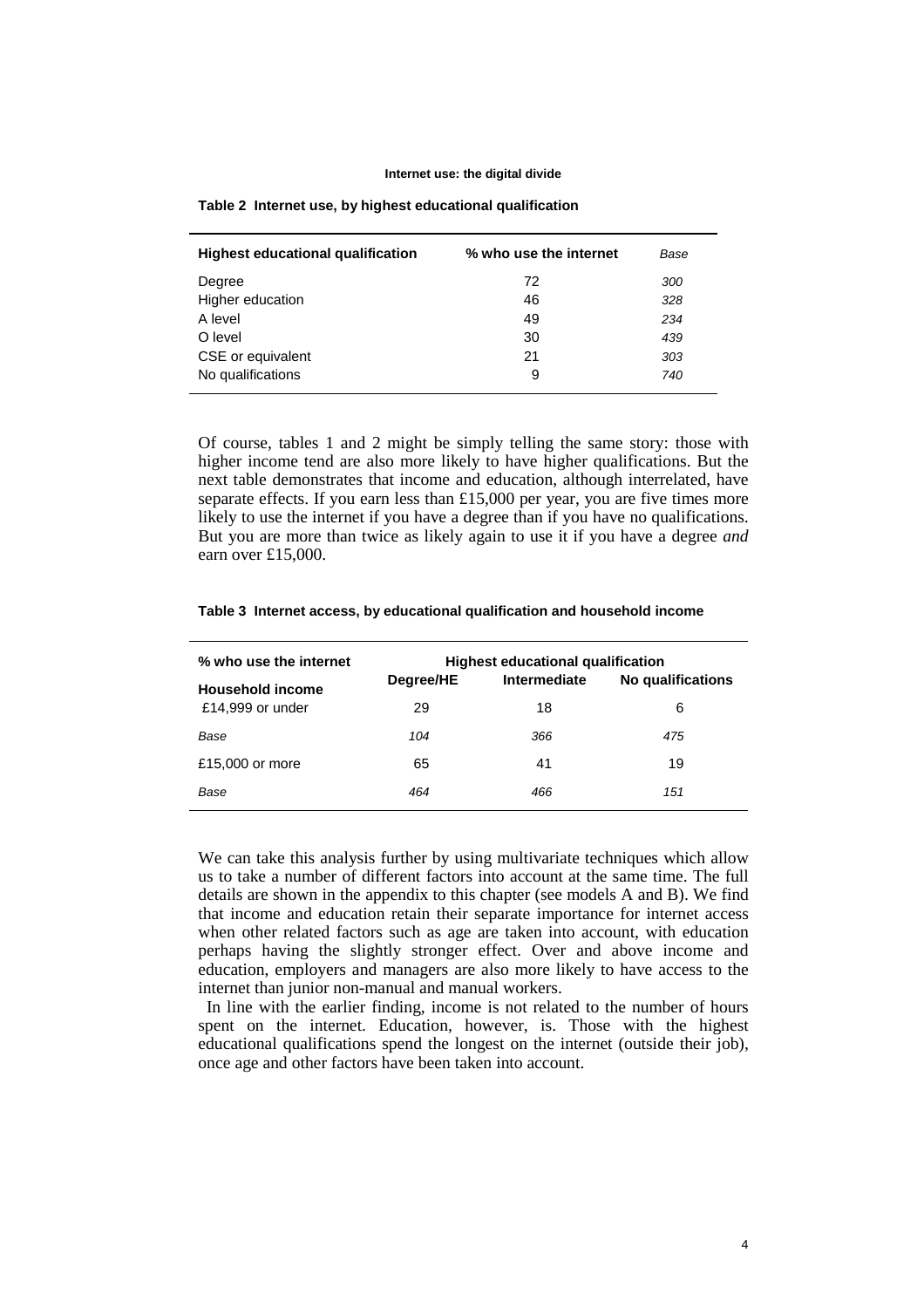#### *Young men glued to their computers?*

The common stereotype of an internet user is often a young man, locked away in his bedroom, preferring the internet chat room to real people. It is clear from the data that men are bigger users of the world-wide web: two-fifths of men use it compared with less than a third of women. The men who use it also spend an average of 3.5 hours a week logged on  $-$  a full hour more than women. These sex differences remain when other factors (such as income and education) are taken into account (see models A and B in the appendix to this chapter).

#### **Table 4 Internet use, by sex**

|       | % who use the internet | Base |
|-------|------------------------|------|
| Men   | 40                     | 981  |
| Women | 28                     | 1312 |
|       |                        |      |

Again, the stereotype of the young as the internet users has some validity. As seen in the next table, almost three in five of the 18 to 24 age group use the internet compared with less than one in 20 of the over 65s (despite the alternative stereotype of the e-granny in the library). Among those who do use the internet, the very youngest also spend more time logged on – an average of 4.1 hours, which is twice as long on average as pensioners do. The digital divide between pensioners and the rest is, in fact, a gulf. These differences persist even when other factors are taken into account (see models A and B in the appendix to this chapter).

| Age   | % who use the internet | Base |
|-------|------------------------|------|
| 18-24 | 58                     | 176  |
| 25-34 | 51                     | 410  |
| 35-44 | 40                     | 465  |
| 45-54 | 36                     | 339  |
| 55-59 | 23                     | 161  |
| 60-64 | 19                     | 198  |
| $65+$ | 5                      | 538  |

### **Table 5 Internet use, by age**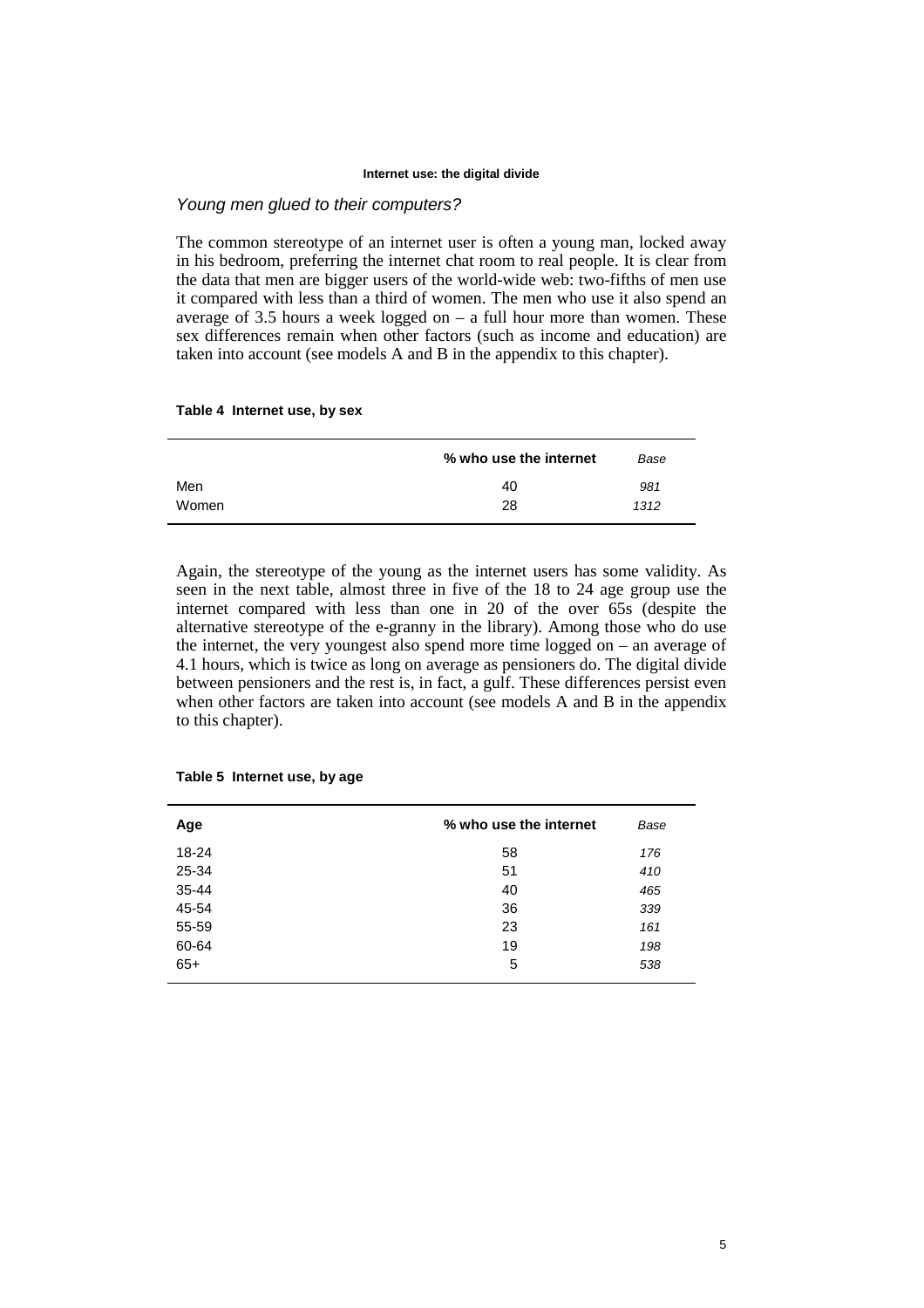### *A north/south divide?*

Web use is not spread evenly across the country. In London and the South East, around two-fifths of the population have access to the internet, but this falls to less than one-fifth in the north of England. In part, this is, of course, to do with the income and education effects we saw earlier, but the pattern persists even when these are taken into account (see models A and B in the appendix to this chapter), and people in Scotland and the north of England remain significantly less likely to have access to the internet than, for example, those in the South East. Regional variations in internet use were, in fact, highlighted as a matter of concern in the July 2000 monthly joint report from the Government's e-Envoy and e-Minister to the Prime Minister (Hewitt and Pinder, 2000).

| <b>Region</b>                 | % who use the internet | Base |
|-------------------------------|------------------------|------|
| Greater London                | 42                     | 221  |
| South East (excluding London) | 40                     | 427  |
| North West                    | 36                     | 231  |
| South West                    | 35                     | 198  |
| Scotland                      | 30                     | 220  |
| East Midlands                 | 31                     | 199  |
| East Anglia                   | 30                     | 100  |
| Wales                         | 30                     | 145  |
| Yorkshire and Humberside      | 29                     | 233  |
| West Midlands                 | 27                     | 175  |
| Northern                      | 18                     | 144  |

# **Table 6 Internet use, by region**

# *In-work and on-line?*

Some politicians appear to believe that there might be a connection between job-hunting and web access. This has in part motivated initiatives where poorer households are being given computers. However, as the next table shows the digital divide is, if anything, smaller on this front than on others. True, those in full-time education are by far and away the biggest users of the internet and those who are not in the labour force at all (dominated by the retired) are much less likely to use it. But the difference between the third of the unemployed who use the internet and the just over two-fifths of the employed who do so hardly amounts to a gulf. A further multivariate analysis (not reported in detail in this chapter) found that this difference between the unemployed and those in work is fully accounted for by their difference in educational qualifications and income. Even if we look for a relationship with past experiences of unemployment (having been out of work at least once in the previous five years), there is no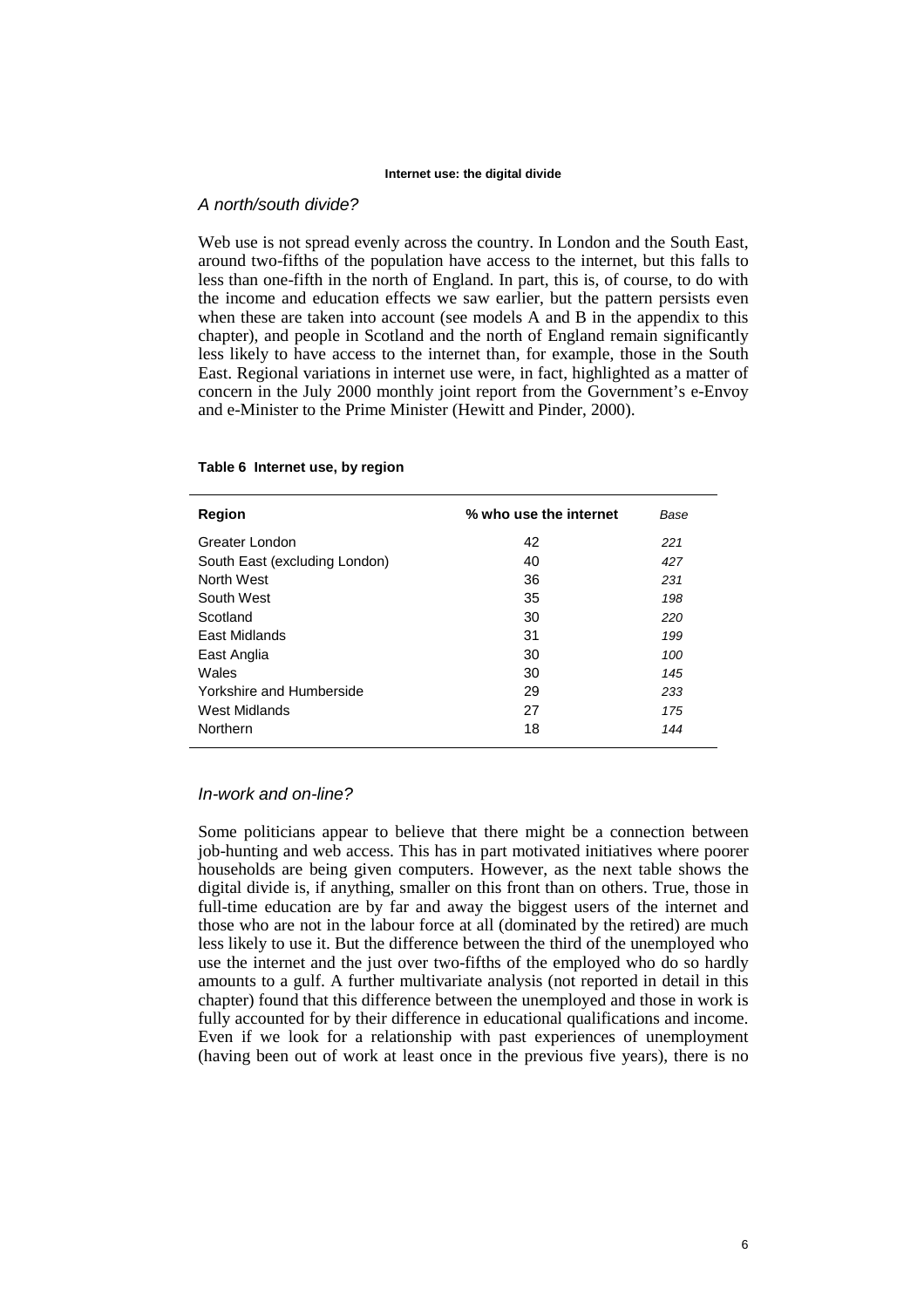reliable pattern. Nor is there any clear difference between the self-employed and employees; 43 and 44 per cent respectively use the internet.

| Labour force status     | % who use the internet | Base |
|-------------------------|------------------------|------|
| Education               | 80                     | 52   |
| Employed                | 44                     | 1172 |
| Unemployed              | 31                     | 95   |
| Out of the labour force | 13                     | 958  |

**Table 7 Internet use, by labour force status** 

# *The haves and the have-nots*

There is no doubt that there is a digital divide in Britain. On one level the reasons for this are obvious (and arguably remediable): you need money and you need skills to use the internet. The stereotype of internet users being young and male has some validity. Variations between regions appear to exist independently of education and income levels. Custom, habit and confidence with new technology probably provide the explanation why older people are less likely to use the internet. But – looking to the future – the fact that the young are so much more likely to use the internet suggests that the situation will change over time. It is, of course, possible that the young of today will stop using the internet as they grow older. But it is much more likely that, as computers fall in price and those who have grown up with the internet replace older generations, the new technology becomes the norm. This is a slow process, however. In the meanwhile, it would be unwise to assume that shopping, or voting, or even survey research on the web, will reach its full potential until it can reach a larger proportion of the population.

# **Social capital, citizens and internet use**

As we have seen, the stereotypical picture of a young male internet user has some truth to it. But the stereotype often goes further than that to picture a young male loner, cooped up with his computer, preferring internet chat rooms to real people. If that is true, it may have wider implications. A commonly discussed idea is that computers and the internet may be creating a world of worse citizens and worse societies – of humans who are more interested in themselves and their screens than in taking part in group activities.

 The decline of social capital in the United States, as charted in Robert Putnam's *Bowling Alone* (2001) and discussed in the chapter by Johnston and Jowell in this volume, is linked to numerous factors, not least the rise of television. In fact, Putnam asserts that no other factor can explain declining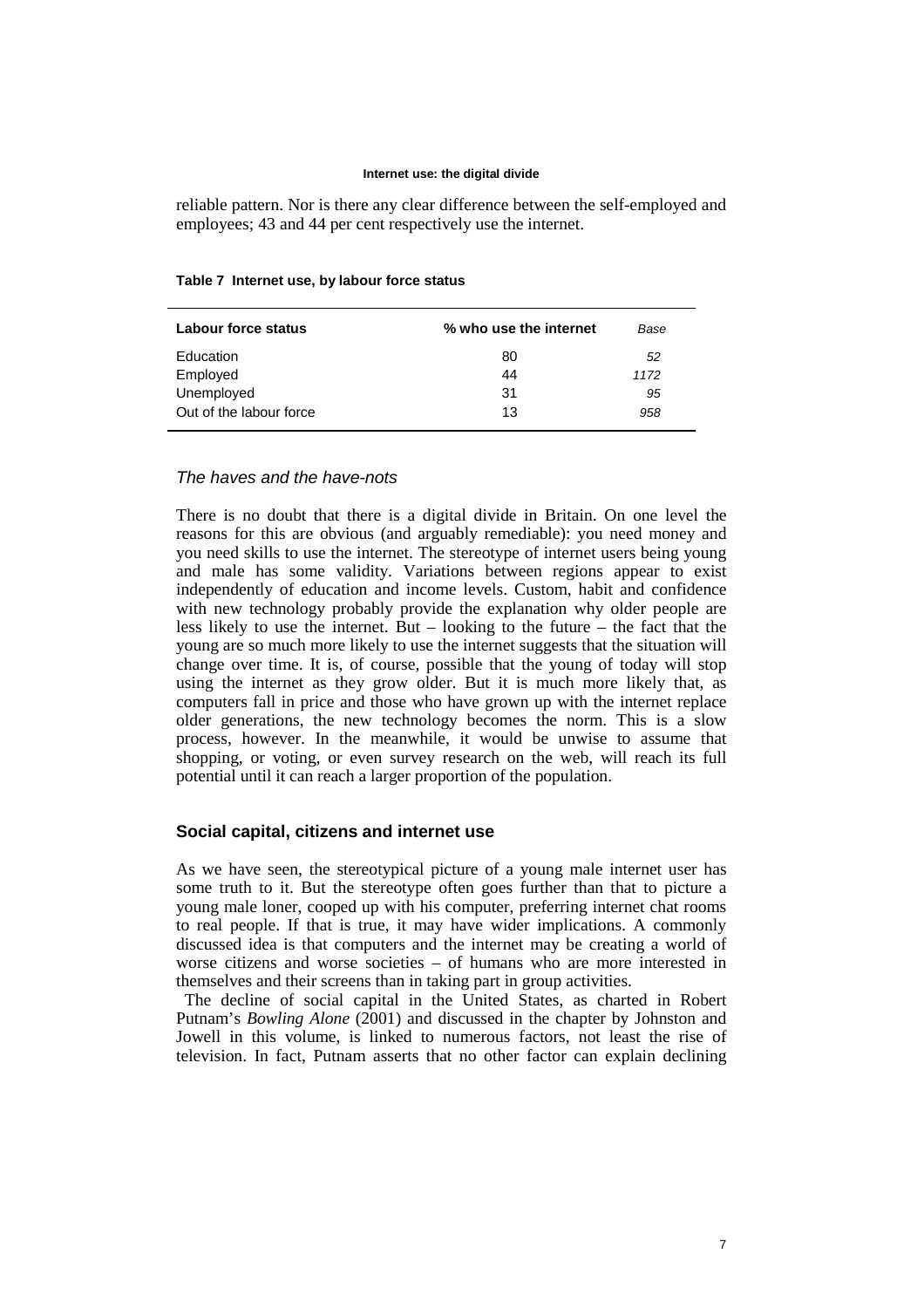civic engagement better than people's increasing reliance on television as their sole form of entertainment. Its private and individualised nature, the relative lack of skill or effort required to watch it, and even the very nature of what people watch, are all indicted. It is no surprise then that questions are being raised about whether the internet could exert these same negative forces. Can our data shed any light on whether social relations, and as a result social capital, are under threat from the world-wide web?

 A key determinant of social capital is thought to be trust in other people. But we find that internet users are actually *more* trusting than non-users, implying that they have *more* social capital. Half of our internet users (52 per cent) say that, generally speaking, "most people can be trusted" (rather than "you can't be too careful in dealing with people"). The figure for those who do not use the internet is two-fifths (42 per cent). However, once other factors like age and education are taken into account in a multivariate analysis, there is in fact no difference between internet and non-internet users (see model C in the appendix to this chapter). At any rate, the internet does not seem to have caused its users to become *less* trusting of other people.

 As discussed in more detail in the chapter by Johnston and Jowell, membership of social and voluntary organisations are viewed by Robert Putnam as key generators of social capital. Again, those who log onto the internet are, in fact, *more* likely to be members of voluntary organisations than those who do not. Nearly a third (30 per cent) of internet users say they are members of a local community group, whereas just a quarter (23 per cent) of non-users are. This relationship persists also when other factors are taken into account (see model D in the appendix to this chapter). Indeed, given the use that such organisations often make of the internet to advertise their activities, membership may well be driving internet use.

|                                | Internet users | Non-internet users |
|--------------------------------|----------------|--------------------|
| Frequency of church attendance | %              | %                  |
| Weekly                         | 11             | 12                 |
| At least once a fortnight      | 3              | 2                  |
| At least monthly               | 8              | 6                  |
| Twice a year or less           | 21             | 18                 |
| Never/No religion              | 56             | 61                 |
| Base                           | 684            | 1595               |

#### **Table 8 Internet use, by church attendance**

*(Note the elderly are more likely to attend church and less likely to use the internet. When we examine internet use amongst people of a similar age, internet use is more prevalent amongst regular church goers. See model E in the appendix.)* 

It is known that in Britain there is a continuing and strong secular decline in church attendance (see, for example, De Graaf and Need, 2000). But it does not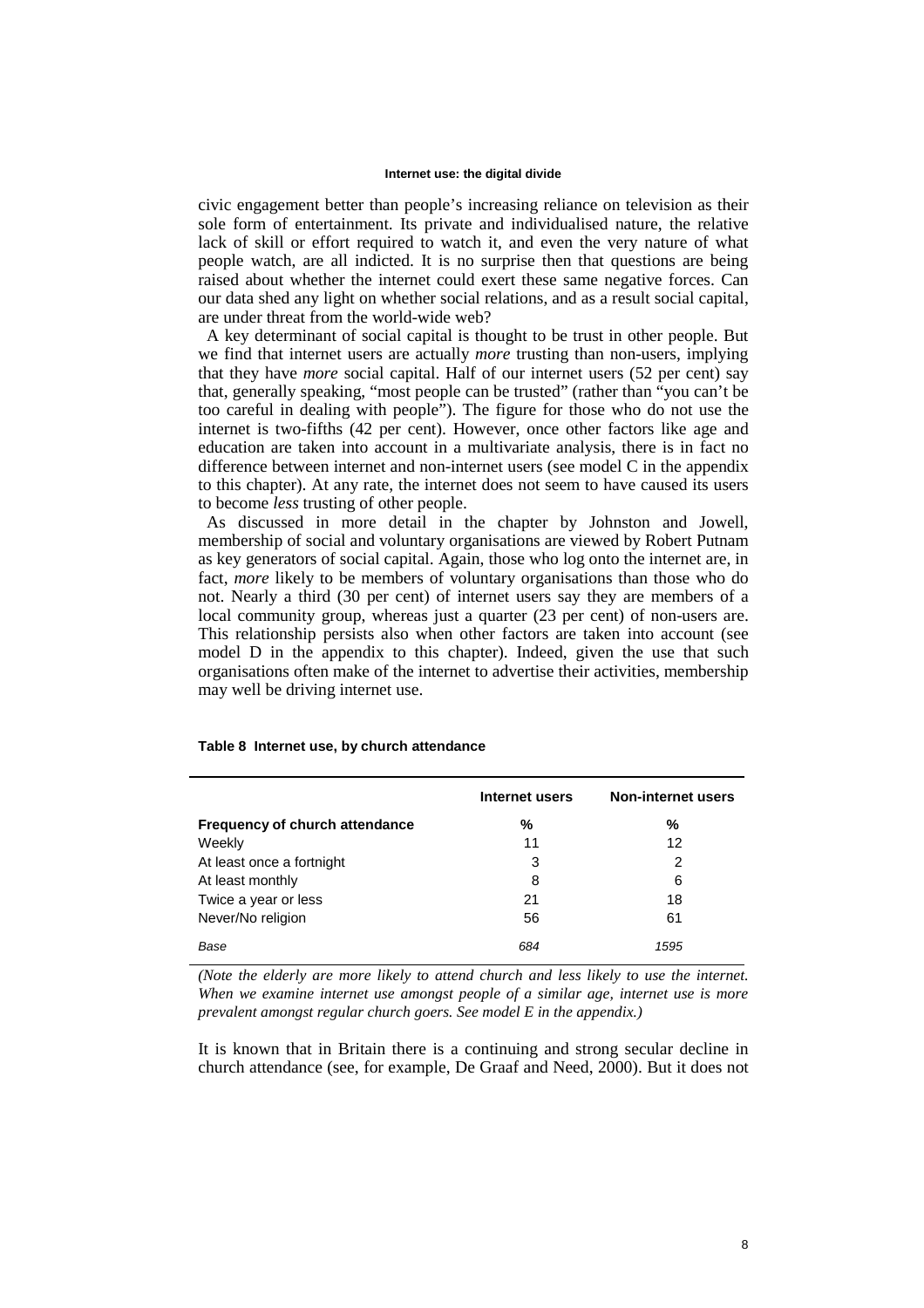appear that the internet is a rival to organised religion. In fact, it appears to be complementary to churchgoing. As the previous table shows, a larger proportion of internet users go to church than non-users, even though internet users tend to be young and churchgoing is greater among the old. Again, this relationship persists when other factors are taken into account (see model E of the appendix to this chapter). To the best of our knowledge, this is the first time that a relationship has been shown to exist between internet use and churchgoing in Britain.

 Some commentators worry that computers drive out people's human contact. We can explore this by looking at who people said they would turn to for support if they were feeling a bit down or depressed and wanted to talk to someone about it – a friend, a relative, someone else, or no one.

 Contrary to the picture of the internet user as a loner, they are no more likely to say they have no one to turn to than non-users  $-7$  per cent of internet users say this, compared with 8 per cent of non-internet users. In fact, internet users rely more on friends and less on relatives than non-users, but this may be partly because of their age profile. In further multivariate analysis (not reported in this chapter) we found that this picture persisted once other factors were taken into account. Hence, far from being an isolating force, the evidence suggests that internet use complements – as opposed to displaces – wider social activities and friendships.

 Perhaps time spent on the internet is simply replacing time previously spent on other solitary activities such as television watching or reading? We do find some evidence of this. The third of the British population who log onto the web watch less television. Per day, internet users watch an average of 2.4 hours compared to 3.5 hours for non-users. Interestingly, users and non-users of the internet have identical patterns when it comes to reading – both groups read for an average of 3.9 hours per week. Once we take other factors (such as age, education and income) into account, we confirm the finding that internet users watch less television and we find that they actually read *more* books (see models F and G in the appendix to this chapter).

 Since people who use the internet engage in above-average levels of civic activity, it would certainly be wrong to view internet users as anti-social loners. Putnam acknowledges that the internet cannot be held responsible for the start of the decline in social capital: "By the time that the internet reached ten per cent of American adults in 1996, the nationwide decline in social connectedness and civic engagement had been under way for at least a quarter of a century" (Putnam, 2001: 170). Our findings suggest that the internet is not contributing to its continuing decline either.

# **Conclusions**

One-third of British people use the internet other than for their work. But there is a wide digital divide between the haves and the have-nots. We find that internet users are younger, more highly educated, and richer than non-users.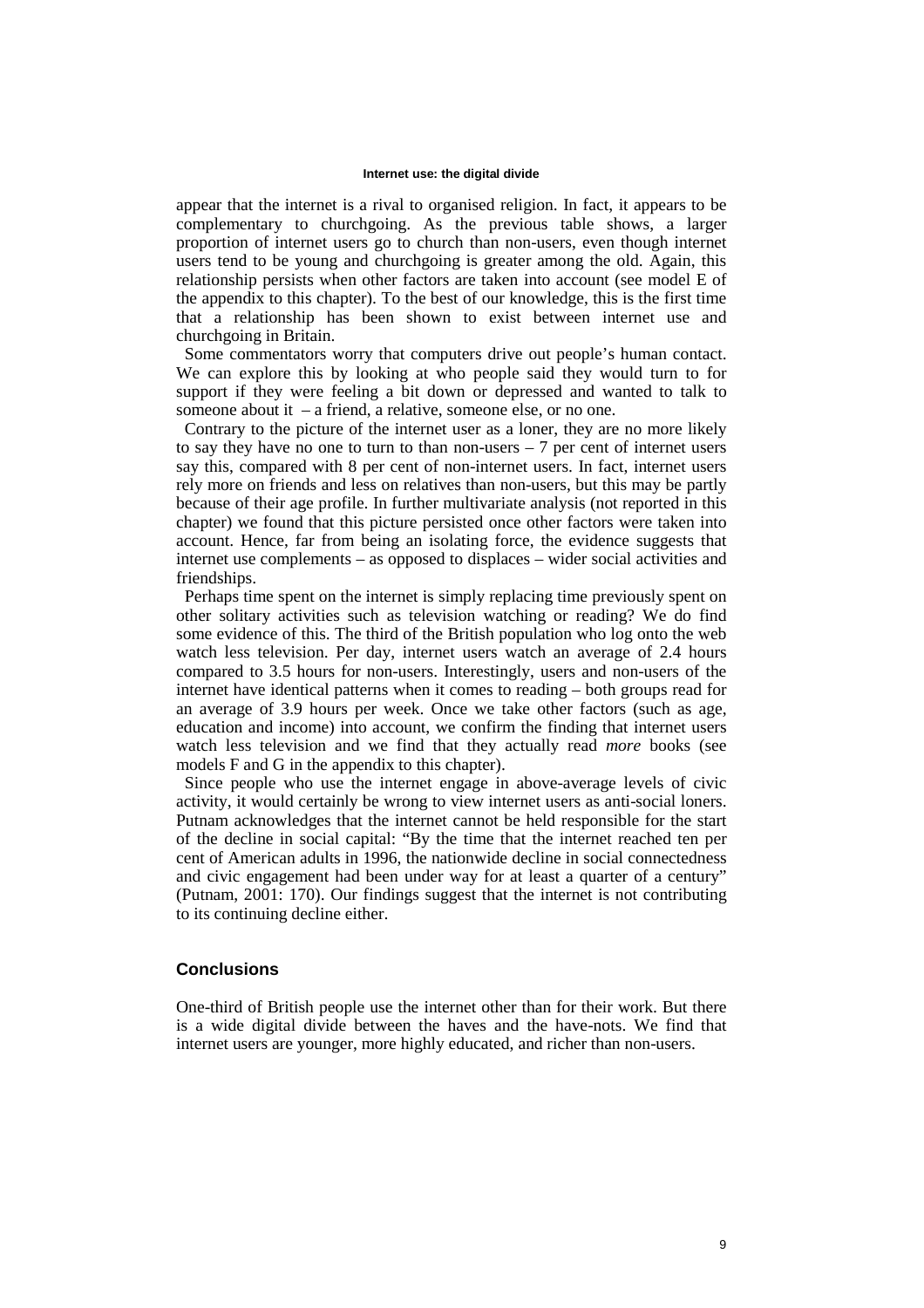If you have a university degree, you are eight times more likely to use the internet than somebody without any educational qualifications. If you earn £32,000 pounds a year or more, you are five times more likely to log on than someone on £10,000 pounds a year. Men use the world-wide web more than women; there is a 'gender' digital divide. Age has an enormous effect. Among people aged 65 or over, only one in twenty ever use the internet. Among adults who are under 25, well over half do. There are also regional differences in web use. The north of England has the lowest internet access while the South East and London come at the top. But holding other influences constant, there is no detectable digital divide between people with jobs and the unemployed. All in all, although internet use may well be set to rise, it is far from universal.

 We also find something surprising. Contrary to what many believe, internet users are much more likely to take part in social activity and be good citizens. They attend church more, join voluntary organisations more, are more likely to have friends whom they can rely on in times of trouble, read more books, are not less trusting of other people, and watch fewer hours of television. The image of the world-wide web user as an anti-social loner is simply wrong: internet use and 'social capital' seem to be complementary.

## **Note**

1. Our figures provide a slight update on those in Office of National Statistics (2000).

#### **References**

- De Graaf, N. D. and Need, A. (2000), 'Losing faith: Is Britain alone?' in Jowell, R., Curtice, J., Park, A., Thomson, K., Jarvis, L., Bromley, C. and Stratford, N. (eds.), *British Social Attitudes: the 17th Report – Focusing on Diversity*, London: Sage.
- Hewitt, P, and Pinder, A. (2000), *Office of the e-Envoy Monthly Reports, July 2000*, http://www.e-envoy.gov.uk/publications/reports/pmreports/rep31jul.htm.
- Norris, P. (2001), *Digital Divide?*, Cambridge: Cambridge University Press.
- Office of the e-Envoy (2001), http://www.e-envoy.gov.uk/aboutus.htm
- Office of National Statistics (2000), *Internet Access*, London: ONS.
- Putnam, R. D. (1995), 'Tuning in, tuning out: The strange disappearance of social capital in America', *Political Science and Politics*, **28**: 231-248.
- Putnam, R. D. (2001), *Bowling Alone the collapse and revival of American community*, New York: Simon & Schuster.
- Putnam, R. D., Leonardi, R. and Nanetti, R. Y. (1993), *Making Democracy Work: Civic Traditions in Modern Italy*, Princeton, NJ: Princeton University Press.

#### **Acknowledgements**

The authors would like to thank Bob Putnam and Pippa Norris for their helpful comments on earlier drafts of this chapter.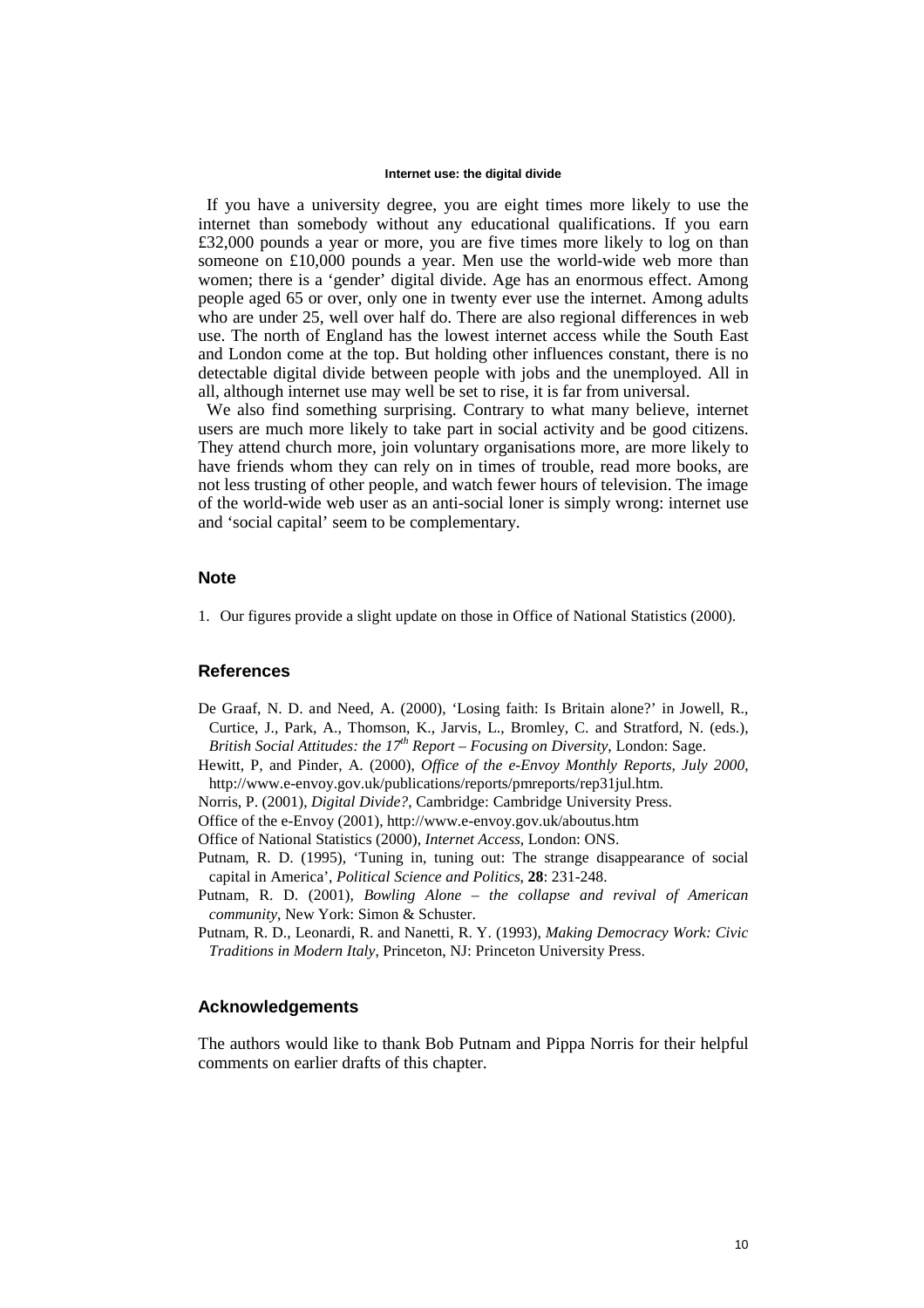# **Appendix**

The regression tables in this appendix show coefficients and their significance. Positive coefficients indicate a positive correlation with the dependent variable. Negative coefficients indicate a negative correlation with the dependent variable. Internet use refers to personal internet use throughout.

Significance is shown as follows:

- \*\* Significant at the 1 per cent level
- \* Significant at the 5 per cent level

The following independent variables are used in some or all of the regressions:

| Variable                         |            | <b>Categories</b>             |
|----------------------------------|------------|-------------------------------|
| <b>Household income</b>          |            | Less than £6,000              |
|                                  |            | £6,000-£11,999                |
|                                  |            | £12,000-19,999                |
|                                  |            | £20,000-31,999                |
|                                  | reference: | £32,000+                      |
| <b>Educational qualification</b> |            | Degree                        |
|                                  |            | Higher education below degree |
|                                  |            | A level                       |
|                                  |            | O level                       |
|                                  |            | <b>CSE</b>                    |
|                                  |            | Foreign                       |
|                                  | reference: | No qualifications             |
| <b>Labour force status</b>       |            | In full-time education        |
|                                  |            | Unemployed                    |
|                                  |            | Out of the labour force       |
|                                  | reference: | In employment                 |
| Socio-economic group             |            | Professional                  |
|                                  |            | Employers/managers            |
|                                  |            | Intermediate non-manual       |
|                                  |            | Skilled manual                |
|                                  |            | Semi-skilled manual           |
|                                  |            | Unskilled manual              |
|                                  | reference: | Junior non-manual             |
| Age                              |            | 18-24                         |
|                                  |            | 25-34                         |
|                                  |            | 45-54                         |
|                                  |            | 55-59                         |
|                                  |            | 60-64                         |
|                                  |            | $65+$                         |
|                                  | reference: | 35-44                         |
| Sex                              |            | Male                          |
|                                  | reference: | Female                        |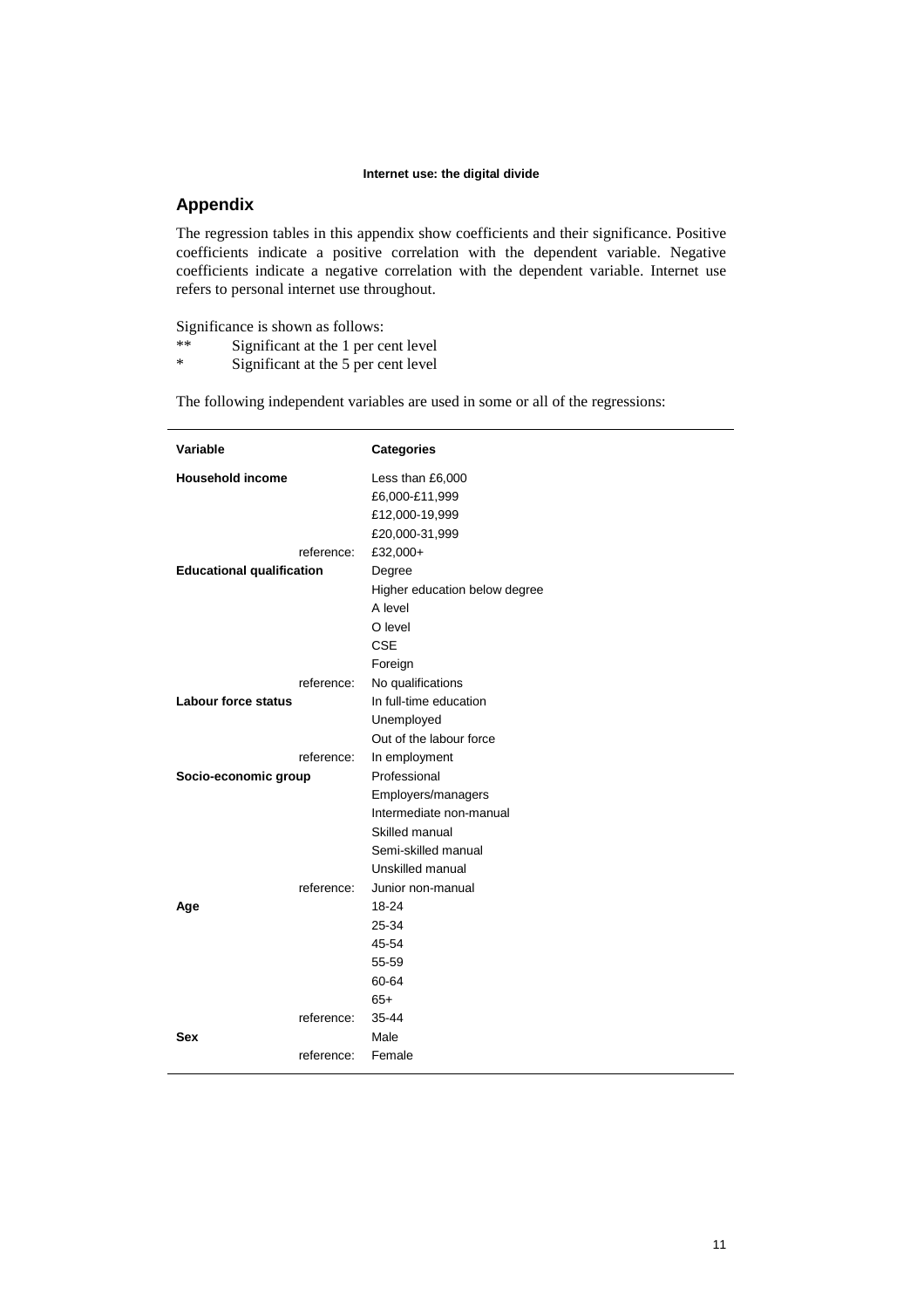# **Independent variables continued**

| <b>Ethnic origin</b>                     | reference: | Non-white<br>White                                             |
|------------------------------------------|------------|----------------------------------------------------------------|
| <b>Housing tenure</b>                    |            | Social renter<br>Private renter                                |
| Region                                   | reference: | Owner-occupier<br>Scotland<br>Northern                         |
|                                          |            | North West<br>Yorkshire and Humberside<br><b>West Midlands</b> |
|                                          |            | East Midlands<br>East Anglia                                   |
|                                          |            | South West<br>Greater London<br>Wales                          |
| <b>Household size</b><br>Internet access | reference: | South East (excluding London)<br>continuous<br>Yes             |
|                                          | reference: | No                                                             |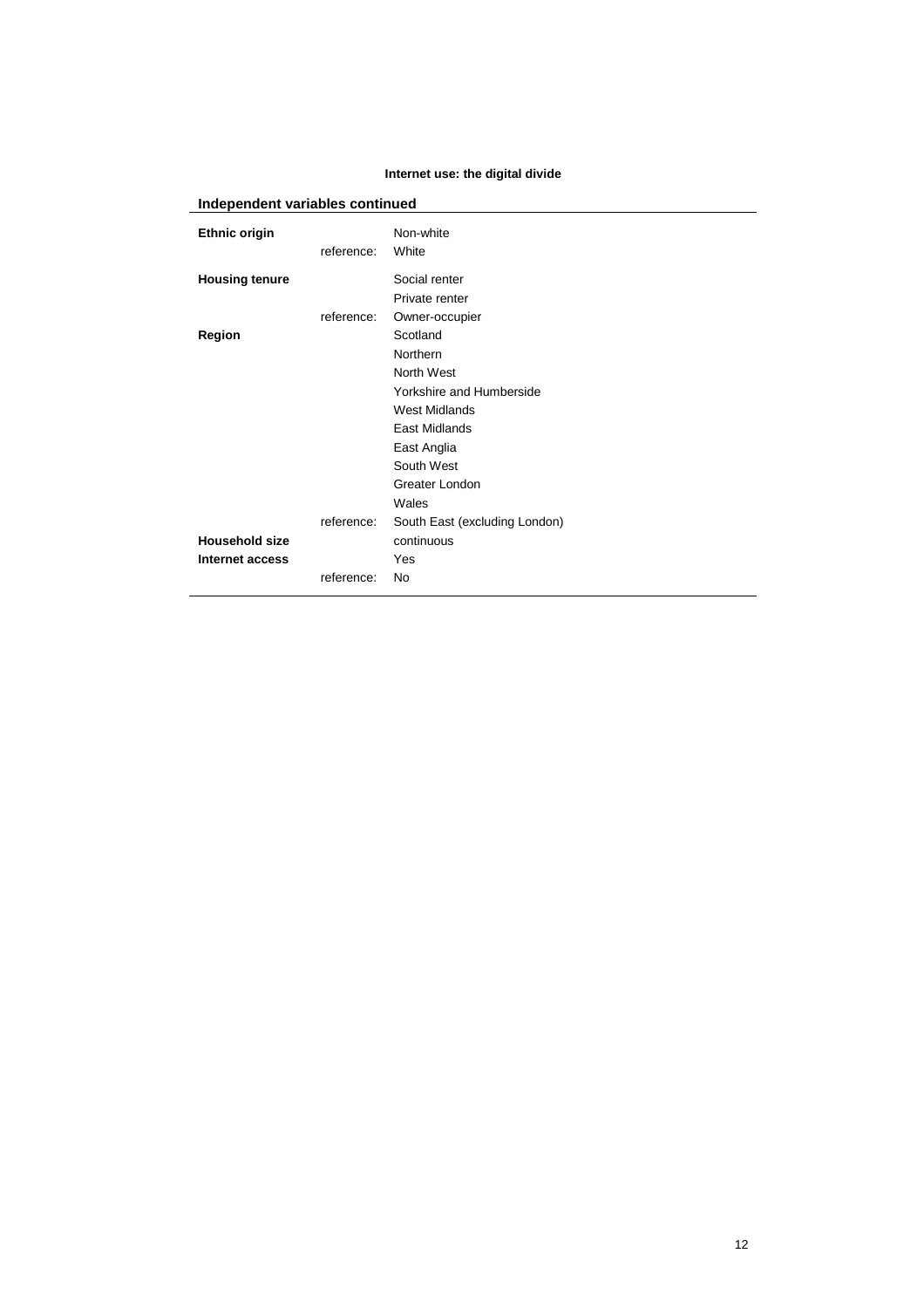| (model A: Logit, model B: Ordinary Least Squares) |                     |                                  |
|---------------------------------------------------|---------------------|----------------------------------|
|                                                   | Model A<br>Yes / no | <b>Model B</b><br>Hours per week |
| Less than £6,000                                  | $-0.82$ **          | $-0.32$                          |
| £6,000-11,999                                     | $-1.25$ **          | $-0.43$                          |
| £12,000-19,999                                    | $-0.60**$           | $-0.34$                          |
| £20,000-31,999                                    | $-0.32$             | $-0.05$                          |
| Degree                                            | $1.80**$            | $1.09$ **                        |
| Higher education                                  | $1.09**$            | $0.71$ *                         |
| A level                                           | $0.92$ **           | 0.31                             |
| O level                                           | $0.45*$             | $-0.04$                          |
| <b>CSE</b>                                        | 0.25                | $-0.23$                          |
| Foreign qualification                             | $-0.49$             | $-0.65$ **                       |
| Professional                                      | 0.53                | $-0.48$                          |
| Employers/managers                                | $0.45*$             | $-0.35$                          |
| Intermediate non-manual                           | 0.14                | $-0.61$ *                        |
| Skilled manual                                    | $-0.31$             | $-0.44$                          |
| Semi-skilled manual                               | $-0.39$             | $-0.59$ **                       |
| Unskilled manual                                  | $-0.47$             | $-0.75$ **                       |
| Age: 18-24                                        | $0.81**$            | $0.89**$                         |
| Age: 25-34                                        | $0.42 *$            | 0.43                             |
| Age: 45-54                                        | $-0.10$             | $-0.33$                          |
| Age: 55-59                                        | $-0.63$ *           | $-0.76$ **                       |
| Age: 60-64                                        | $-0.89$ **          | $-0.76$ **                       |
| Age: 65+                                          | $-2.00**$           | $-0.79$ **                       |
| Male                                              | $0.51**$            | $0.63$ **                        |
| Non-white                                         | $-0.05$             | 0.03                             |
| Social renter                                     | $-0.37$             | -0.03                            |
| Private renter                                    | 0.39                | 0.04                             |
| Scotland                                          | $-0.53$ *           | $-0.31$                          |
| Northern                                          | $-0.97$ **          | $-0.19$                          |
| North West                                        | $-0.12$             | $-0.10$                          |
| Yorks and Humberside                              | $-0.29$             | $-0.12$                          |
| <b>West Midlands</b>                              | $-0.44$             | $-0.47$ *                        |
| <b>East Midlands</b>                              | $-0.29$             | $-0.28$                          |
| East Anglia                                       | $-0.05$             | 0.01                             |
| South West                                        | $-0.11$             | $-0.03$                          |
| Greater London                                    | $-0.09$             | $-0.13$                          |
| Wales                                             | $-0.28$             | $-0.17$                          |
| Household size                                    | 0.01                | $-0.04$                          |
| Adjusted $R^2$                                    |                     | 0.10                             |
| Base                                              | 2220                | 2216                             |

#### **Internet access and hours per week by a range of independent variables**  (model A: Logit; model B: Ordinary Least Squares)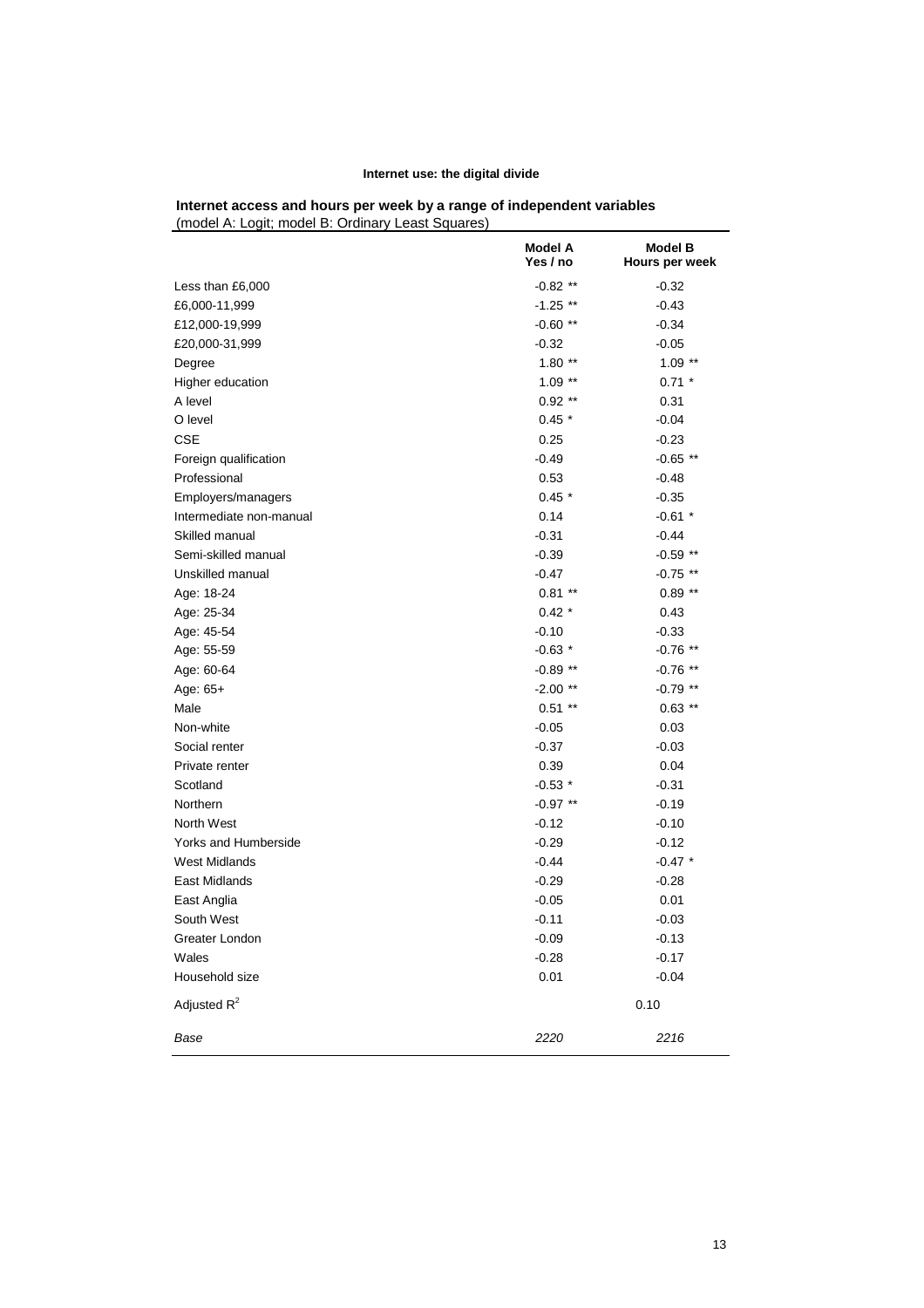| (illouels C ariu D. Logit, filouel E. Ordered Logit) |                                |                                     |                                        |  |  |
|------------------------------------------------------|--------------------------------|-------------------------------------|----------------------------------------|--|--|
|                                                      | Model C<br><b>Social trust</b> | <b>Model D</b><br><b>Membership</b> | <b>Model E</b><br><b>Church attend</b> |  |  |
| Internet access                                      | 0.03                           | $0.51$ **                           | $0.45$ **                              |  |  |
| Less than £6,000                                     | $-0.64$ **                     | $-0.52$                             | 0.37                                   |  |  |
| £6,000-11,999                                        | $-0.35$                        | $-0.34$                             | 0.01                                   |  |  |
| £12,000-19,999                                       | $-0.24$                        | $-0.24$                             | 0.17                                   |  |  |
| £20,000-31,999                                       | $-0.12$                        | $-0.18$                             | $0.34*$                                |  |  |
| Degree                                               | $1.11***$                      | $1.13$ **                           | $1.04$ **                              |  |  |
| Higher education                                     | $0.83$ **                      | $0.72$ **                           | $0.55**$                               |  |  |
| A level                                              | $0.69**$                       | $0.94$ **                           | $0.75$ **                              |  |  |
| O level                                              | $0.37 *$                       | $0.70**$                            | $0.41***$                              |  |  |
| <b>CSE</b>                                           | 0.07                           | 0.11                                | $-0.12$                                |  |  |
| Foreign                                              | 0.47                           | $1.11***$                           | $1.60**$                               |  |  |
| Education                                            | 0.56                           | 0.48                                | 0.32                                   |  |  |
| Unemployed                                           | 0.09                           | $-0.39$                             | $-0.09$                                |  |  |
| Out of the labour force                              | 0.15                           | $0.54$ **                           | $0.42$ **                              |  |  |
| Age: 18-24                                           | $-0.62$ **                     | $-1.11$ **                          | $-0.93**$                              |  |  |
| Age: 25-34                                           | $-0.19$                        | $-0.30$                             | $-0.54$ **                             |  |  |
| Age: 45-54                                           | 0.07                           | $0.76$ **                           | $0.50**$                               |  |  |
| Age: 55-59                                           | 0.26                           | $1.22**$                            | $0.84$ **                              |  |  |
| Age: 60-64                                           | 0.31                           | $0.83$ **                           | $0.82**$                               |  |  |
| Age: 65+                                             | 0.35                           | $0.99**$                            | $0.97**$                               |  |  |
| Male                                                 | $0.39**$                       | $-0.18$                             | $-0.70$ **                             |  |  |
| Non-white                                            | $-0.61$ **                     | $-0.49$                             | $1.54$ **                              |  |  |
| Social renter                                        | $-0.38$ **                     | $-0.44$ *                           | $-0.13$                                |  |  |
| Private renter                                       | 0.13                           | $-0.58$ *                           | $-0.10$                                |  |  |
| Scotland                                             | $0.43*$                        | $-0.65$ **                          | $0.62**$                               |  |  |
| Northern                                             | $-0.13$                        | $-0.45$                             | $-0.24$                                |  |  |
| North West                                           | $-0.26$                        | 0.30                                | $0.52**$                               |  |  |
| <b>Yorks and Humberside</b>                          | $-0.28$                        | $-0.15$                             | 0.28                                   |  |  |
| <b>West Midlands</b>                                 | $-0.24$                        | 0.09                                | $0.37 *$                               |  |  |
| East Midlands                                        | $-0.34$                        | 0.11                                | 0.27                                   |  |  |
| East Anglia                                          | 0.05                           | $-0.12$                             | $-0.02$                                |  |  |
| South West                                           | $-0.04$                        | $-0.42$                             | 0.03                                   |  |  |
| Greater London                                       | $-0.16$                        | $0.61**$                            | $0.42*$                                |  |  |
| Wales                                                | $-0.14$                        | $-0.63$ *                           | 0.34                                   |  |  |
| Household size                                       | $-0.00$                        | 0.10                                | $0.18**$                               |  |  |
| Base                                                 | 2258                           | 2276                                | 2259                                   |  |  |

**Attitudes to social trust, membership of voluntary organisations and church attendance by internet access with control variables**  (models C and D: Logit; model E: Ordered Logit)